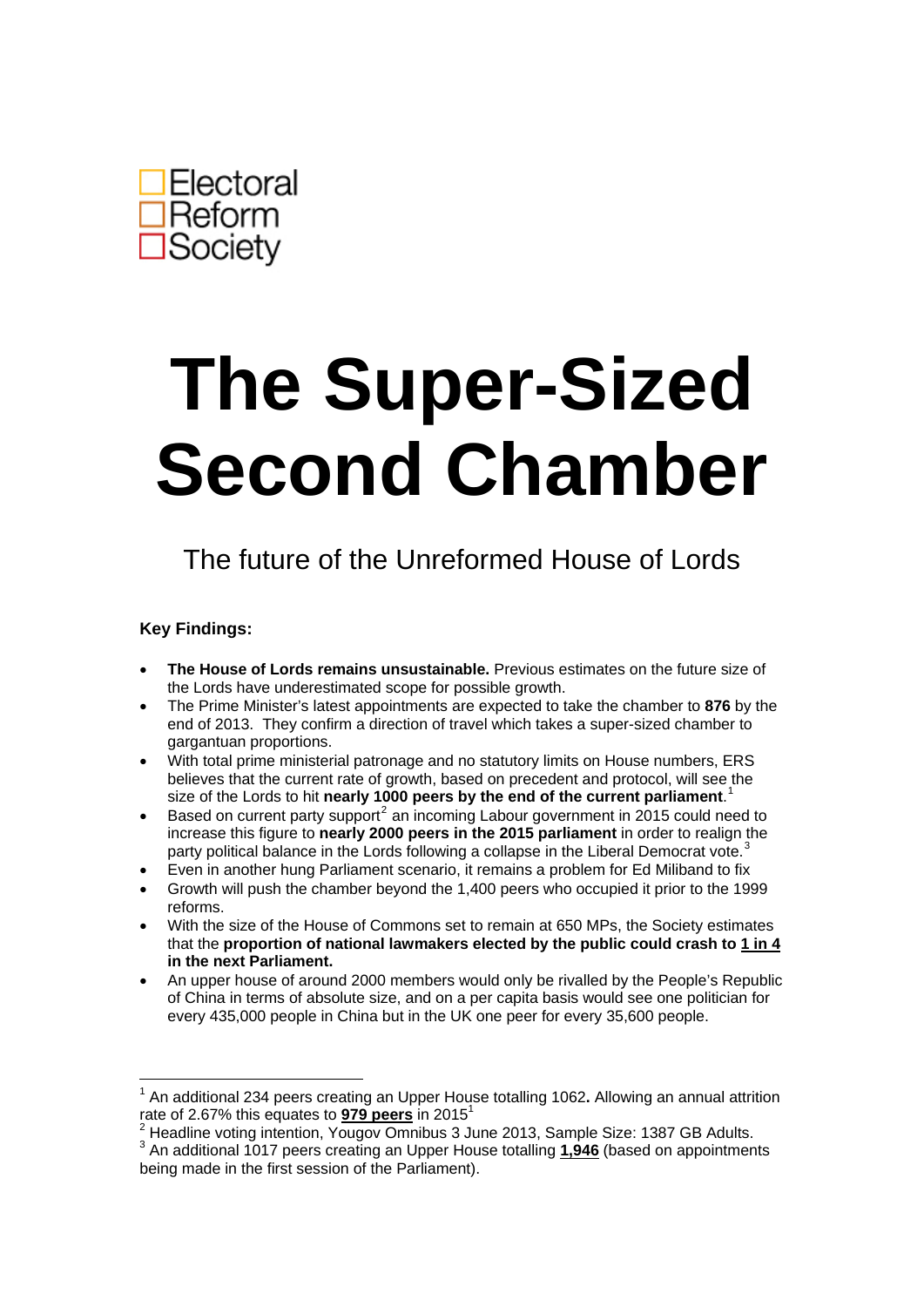## **Introduction**

#### **Allegations of impropriety against Lord Cunningham, Lord Mackenzie, and Ulster Unionist Lord Laird have put the future of the Upper House back into the spotlight.**

The House of Lords Reform Bill is gone. But the House of Lords remains unsustainable.

At the heart of this problem is the chamber's scope for growth. The House of Lords is already the largest Second Chamber in the world. A chamber that had approximately 50 members in the early 1700s has grown unchecked through the power of patronage. As former Minister for Political and Constitutional Reform Mark Harper MP observed in February last year:

"If we have one more change of government, it's going to have over 1,000 members."<sup>[4](#page-1-0)</sup>

Existing estimates however have underestimated the problem. In recent years Prime Ministers have sought to attain broad political balance within the Upper House following a general election. But that principle has never been tested by the kind of the result the next election could yield.

If we consider the predicted collapse in the Liberal Democrat share of the vote then we are looking at a future House of Lords being realigned around a fixed number of Liberal Democrat peers. The Lords was 1400 strong before the 1999 reforms. We can reasonably expect to break that barrier within the lifetime of the next parliament.

We already have a Super-Sized Second Chamber, and elected lawmakers are set to become an ever-dwindling minority on the national stage.

**It is clear Lords Reform will return to the national agenda, it's a simple matter of maths.** 

## **Peerage Creations**

The majority of peerages are created following the dissolution of Parliament following the calling of a General Election (the Dissolution Honours List) and the resignation of a Prime Minister (the Resignation Honours List). A minority of peerages are announced in the New Year and Queen's Birthday Honours Lists, Peerages can also be created on an ad hoc basis throughout the year.

The Prime Minister decides on the number of new peerages that are appropriate and on the balance of political parties in the Upper House. There is no statutory limit.

As well as recommendations from the Prime Minister, the House of Lords Appointments Commission makes recommendations for non-party political peers – this usually amounts to around four or five per year. The Chairman of the Appointments Commission, Lord Jay outlined the procedure for appointments:

The decision on how many to appoint rests with the Prime Minister, to whom we are accountable. The decision that he has reached is to follow the precedent of his predecessors, which is that roughly four or five appointments per year to the crossbenches should be made through our Commission. I think

<span id="page-1-0"></span><sup>&</sup>lt;u>.</u> <sup>4</sup> 'Bloated' House of Lords will soon have 1,000 members, minister warns Daily Mail, 24 February 2012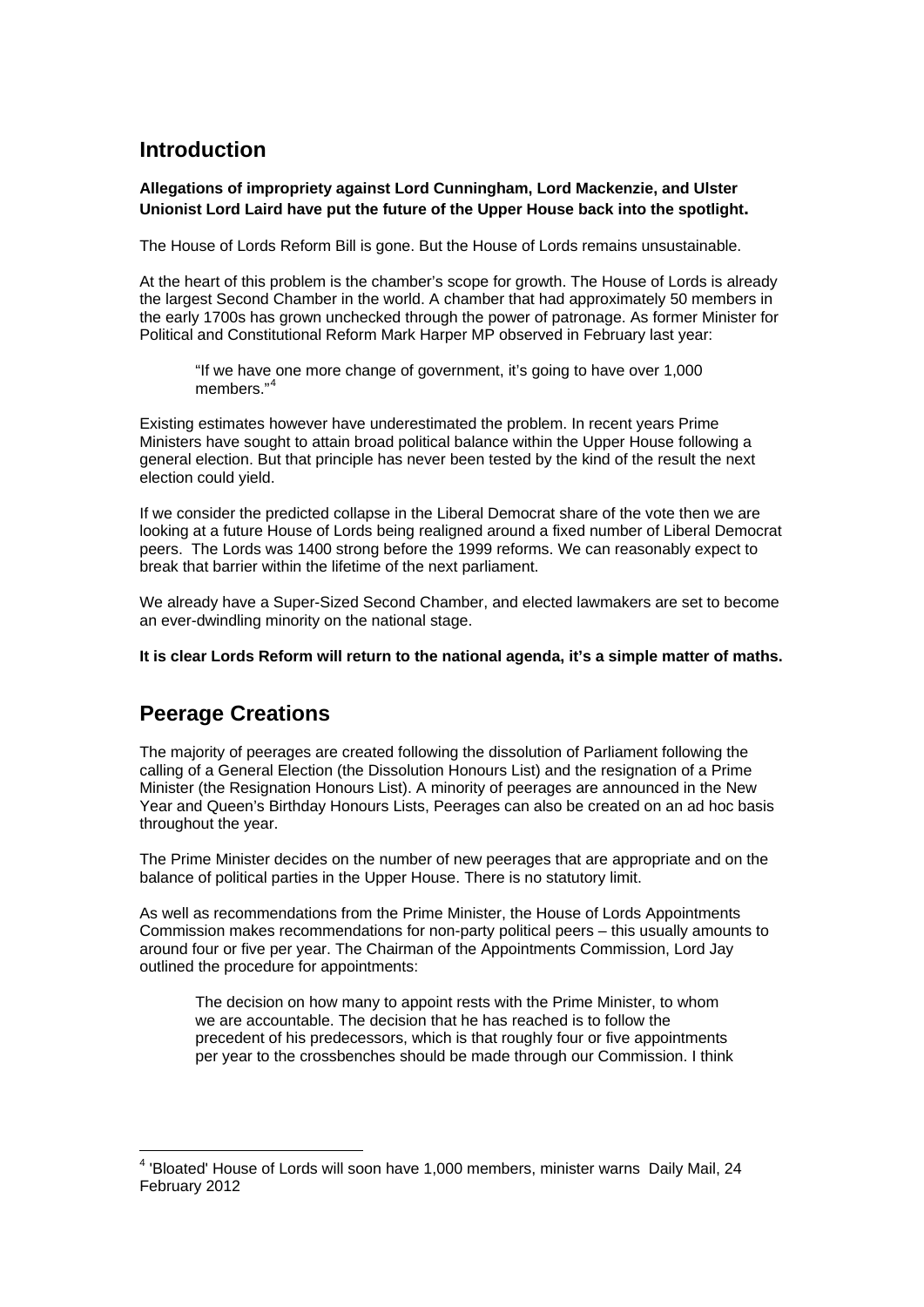that at the moment we are working on the basis of about four over the past year or so.<sup>[5](#page-2-0)</sup>

The Prime Minister can also recommend appointments to the Crossbenches but typically fewer crossbench appointments are made this way. Since the first nominations in 2001 a further 61 new crossbench appointment have been made (125 Crossbench appointment have been made since 1997 compared to 405 party political appointments).

## **Peerage Creations by Prime Minister**

Typically new peers are created in the early stages of a new government in the dissolution honours list and with a change of Prime Minister in the resignation honours lists.

These tables summarise the number of peerages created during the tenure of each Prime Minister since 1997.<sup>[6](#page-2-1)</sup>

#### **2.1 Tony Blair (May 1997–June 2007)**

| Party                        | <b>Number</b> |
|------------------------------|---------------|
| Conservative                 | 62            |
| Labour                       | 162           |
| <b>Liberal Democrat</b>      | 54            |
| Independent/Crossbench/other | 96            |
| <b>Total</b>                 | 374           |

#### **2.2 Gordon Brown (June 2007–May 2010)**

| <b>Party</b>                 | <b>Number</b> |
|------------------------------|---------------|
| Conservative                 |               |
| Labour                       |               |
| <b>Liberal Democrat</b>      |               |
| Independent/Crossbench/other |               |
| Total                        | 34            |

#### **2.3 David Cameron (May 2010 – Feb 2013 )**

| <b>Party</b>                 | <b>Number</b> |
|------------------------------|---------------|
| Conservative                 | 50            |
| Labour                       | 39            |
| <b>Liberal Democrat</b>      | 24            |
| Independent/Crossbench/other | 16            |
| Total                        | 129           |

Excluding 2 hereditary peers and 13 Law Lords created under the Appellate Jurisdiction Act 1876.

<span id="page-2-0"></span> 5 House of Lords Select Committee on the Constitution, Unrevised transcript of evidence taken in meeting with Lord Jay of Ewelme, Chairman of the House of Lords Appointments Commission, 25 January 2012, p 4

<span id="page-2-1"></span><sup>&</sup>lt;sup>6</sup> Table adapted from House of Commons library note "Peerage Creations Since 1997", 13 June 2012, Richard Kelly and Alex Brocklehurst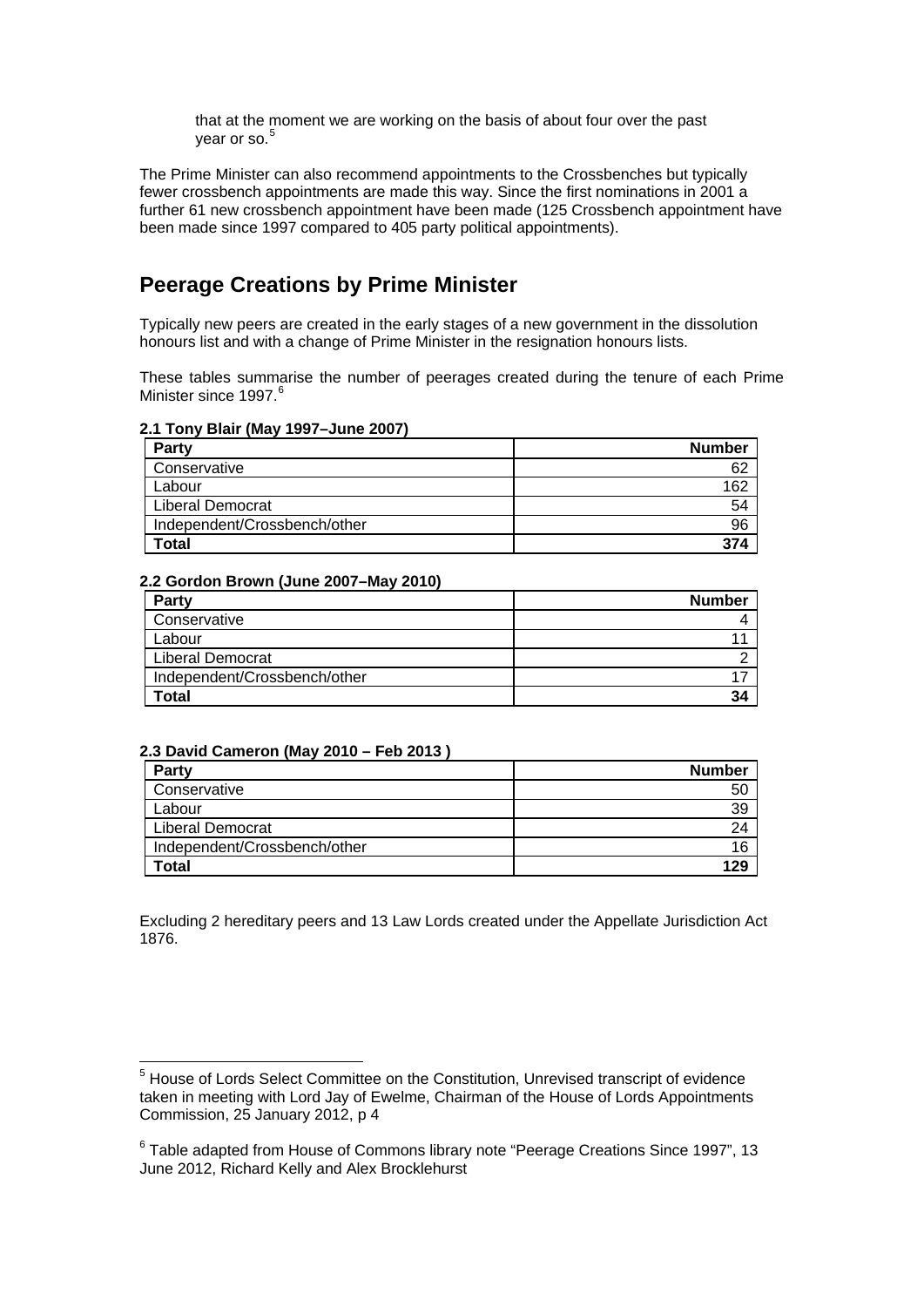## Total numbers as at 1<sup>st</sup> June 2013

#### **756 peers**

646 Life Peers (161 Conservative; 212 Labour; 85 Lib Dem; 150 Crossbench; 21 Other) 88 Hereditary Peers 25 Bishops

This does not include: 39 Peers on leave of absence 10 disqualified as senior members of the judiciary 1 disqualified as an MEP

Total number: 806

| Party political breakdown of current Peers |
|--------------------------------------------|
|--------------------------------------------|

|                              | <b>Numbers</b> | % of Lords                 |
|------------------------------|----------------|----------------------------|
| Conservative                 | 210            | 27.7                       |
| Labour                       | 217            | 28.6                       |
| Lib Dem                      | 89             | 11.7                       |
| Other (incl. non affiliated) | 36             | 4.7                        |
| Crossbench                   | 181            | 23.9                       |
| <b>Bishops</b>               | 25             | 3.3                        |
| <b>Totals</b>                | 756            |                            |
|                              |                |                            |
| <b>Total party political</b> |                | % of party political Lords |
| Conservative                 | 210            | 39.5                       |
| Labour                       | 217            | 40.9                       |
| Lib Dem                      | 89             | 16.8                       |
| Other (political parties)    | 15             | 2.8                        |
| <b>Totals</b>                | 531            |                            |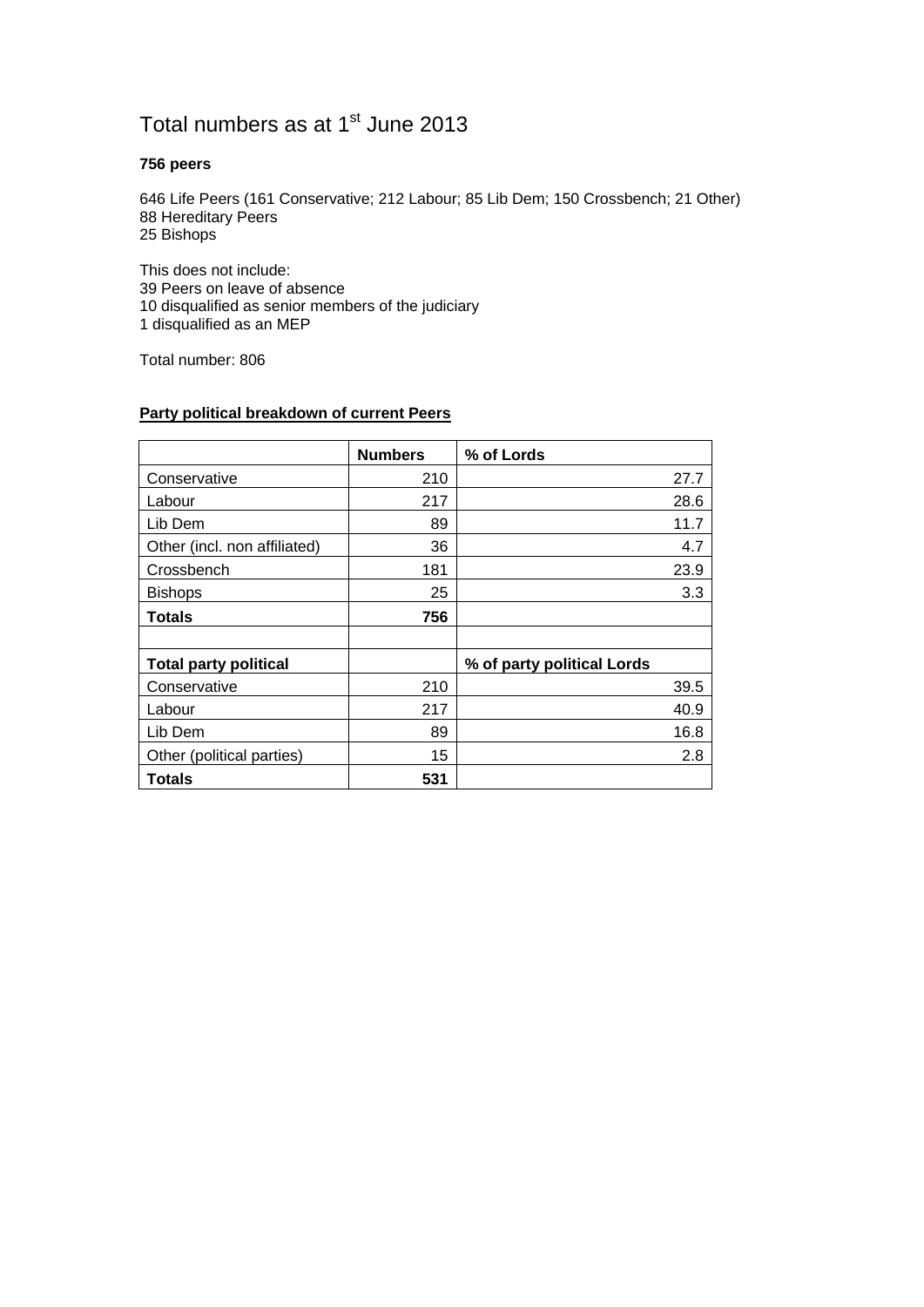## **Increases this Parliament - calculation**

Currently the House of Lords is balanced towards the Labour Party (with 222 Peers). However, this does not equate to a majority as the formation of the Coalition means governing party peers have the majority in the Upper House (303). Even so, the party political balance in the Upper House does not reflect the party shares of electoral support.

As with any incoming government, the governing party will seek to rebalance the Upper Chamber to increase their strength.

|                         | Seats | % vote |
|-------------------------|-------|--------|
| Conservative            | 307   | 36     |
| Labour                  | 258   | 29     |
| <b>Liberal Democrat</b> | 57    | 23     |
| Other                   | 28    | 12     |
|                         | 650   |        |

#### **Percentages of votes (2010 General Election)**

#### **Increases this Parliament (2010 – 2015)**

|                  |                        | % of party      | % share of General |
|------------------|------------------------|-----------------|--------------------|
|                  | <b>Number of Lords</b> | political Lords | Election vote      |
| Conservative     | 210                    | 39.5            | 36                 |
| Labour           | 217                    | 40.9            | 29                 |
| Liberal Democrat | 89                     | 16.8            | 23                 |
| Other            | 15                     | 2.8             | 12                 |

Without any mechanism for retiring Lords, rebalancing the Upper House means appointing more Peers.

Were the percentages of the other parties in the Lords brought in line with Labour reflecting the vote share at the 2010 General Election (Labour Lords = 217 and 29% of the vote), the House would need to increase to 748 party political peers – an increase of 217 Peers

Of the 217 this would mean:

59 extra Conservative Peers 83 extra Lib Dem peers 74 extra peers from other parties Plus an extra 4 Crossbenchers per year (8)

Between now and 2015 that's an extra 216 Peers creating a total house of 1024 *(including those currently on leave of absence or disqualified)* 

Minus an attrition rate of 2.67% per year (assuming all appointment made in 2013) = **970** 

|              | <b>Current peers</b> | By 2015 realignment |  |
|--------------|----------------------|---------------------|--|
| Conservative | 210                  | 269                 |  |
| Labour       | 217                  | 217                 |  |
| Lib Dem      | 89                   | 172                 |  |
| Other        | 15                   | 90                  |  |
| Гоtal        | 531                  | 748                 |  |